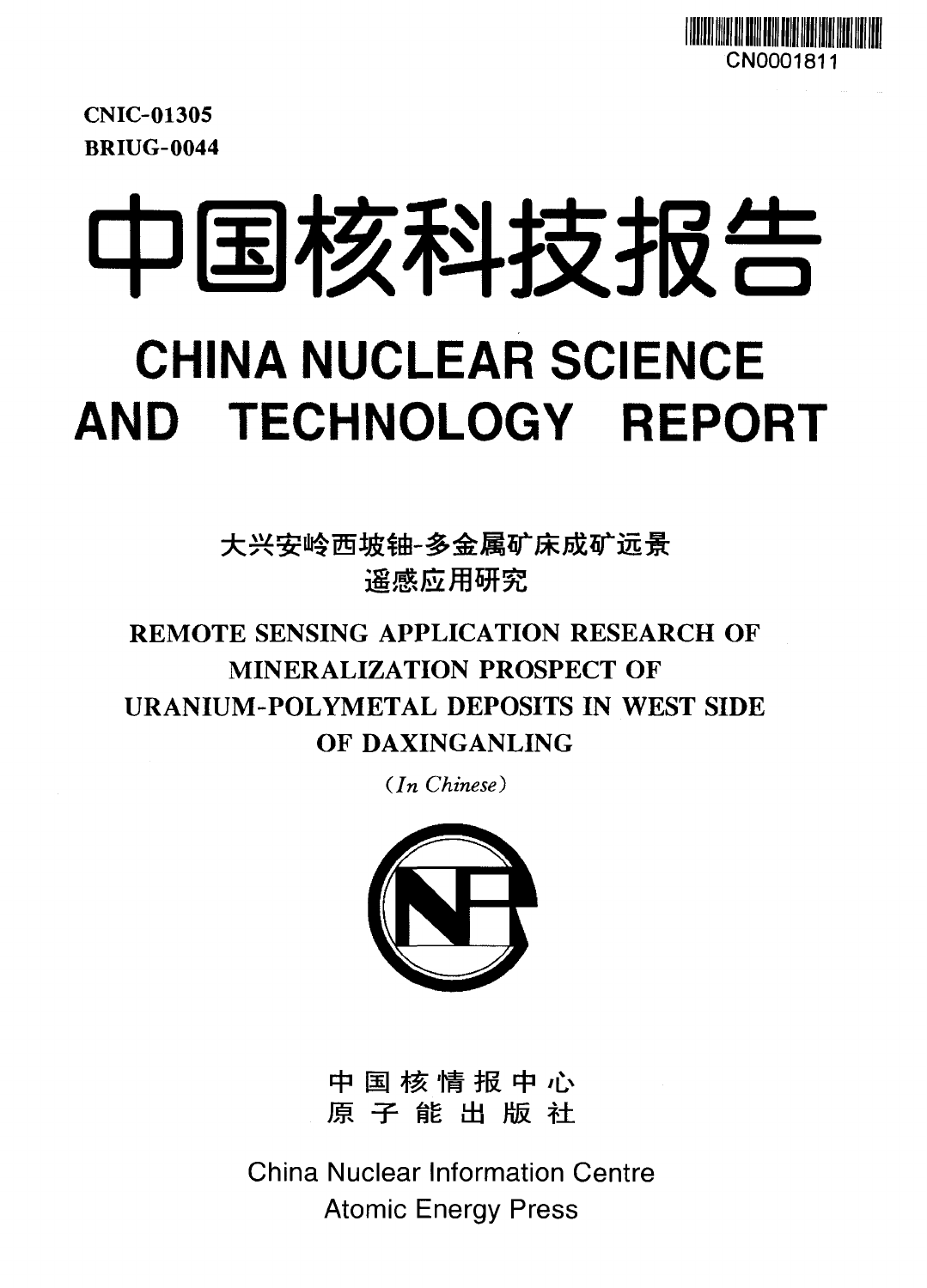

罗富生:高级工程师,1976年毕业于江西抚州地质 专科学校。

Luo Fusheng: Senior engineer, graduated from Geological College of Fuzhou, Jiangxi Province, in 1976.

 $\bar{z}$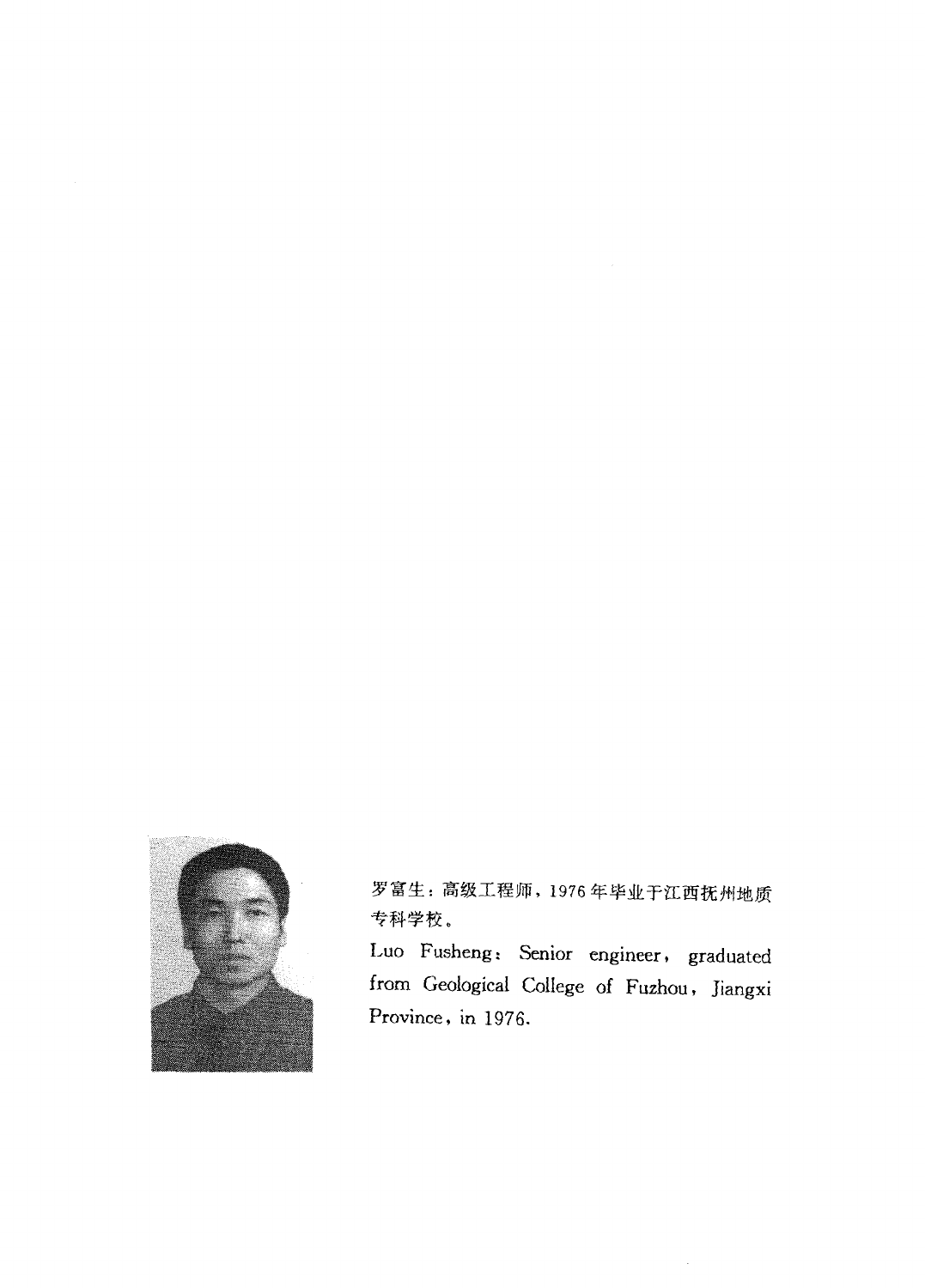## **CNIC-01305 BRIUG-0044**

## 大兴安岭西坡铀-多金属矿床成矿远景谣感 应用研究

## 罗富生 崔振奎 方茂龙 王国娟 夭 华

(核工业北京地质研究院, 100029)

#### 摘 要

遥感地质扩矿的关键是在成矿理论的指导下,根据遥感影像特 征提取和识别与成矿、控矿有关的地质信息。将区域成矿地质背景分 析与遥感应用研究相结合,充分发挥遥感技术的优势,针对该区实际 情况和覆盖区的特点,通过对多种卫星遥感影像数据进行不同的变 换处理,提取了覆盖区地质体的信息。根据透视信息、地貌特征、水 系结构、色调差异等解译分析了区域地质背景和主要控矿因素;根据 谣感影像特征识别了主要的产铀火山构造盆地、控矿构造、中生代火 山岩系、火山机构、成矿岩体等,建立了不同类型矿床遥感影像模式。 应用多源信息复合技术预测成矿远景区。研究表明,在大面积覆盖、 地质背景复杂的地区应用遥感技术提取和识别找矿信息是可行的, 认为该区具有良好的区域成矿地质背景和成矿条件,是寻找铀和多 金属矿床的有利地区。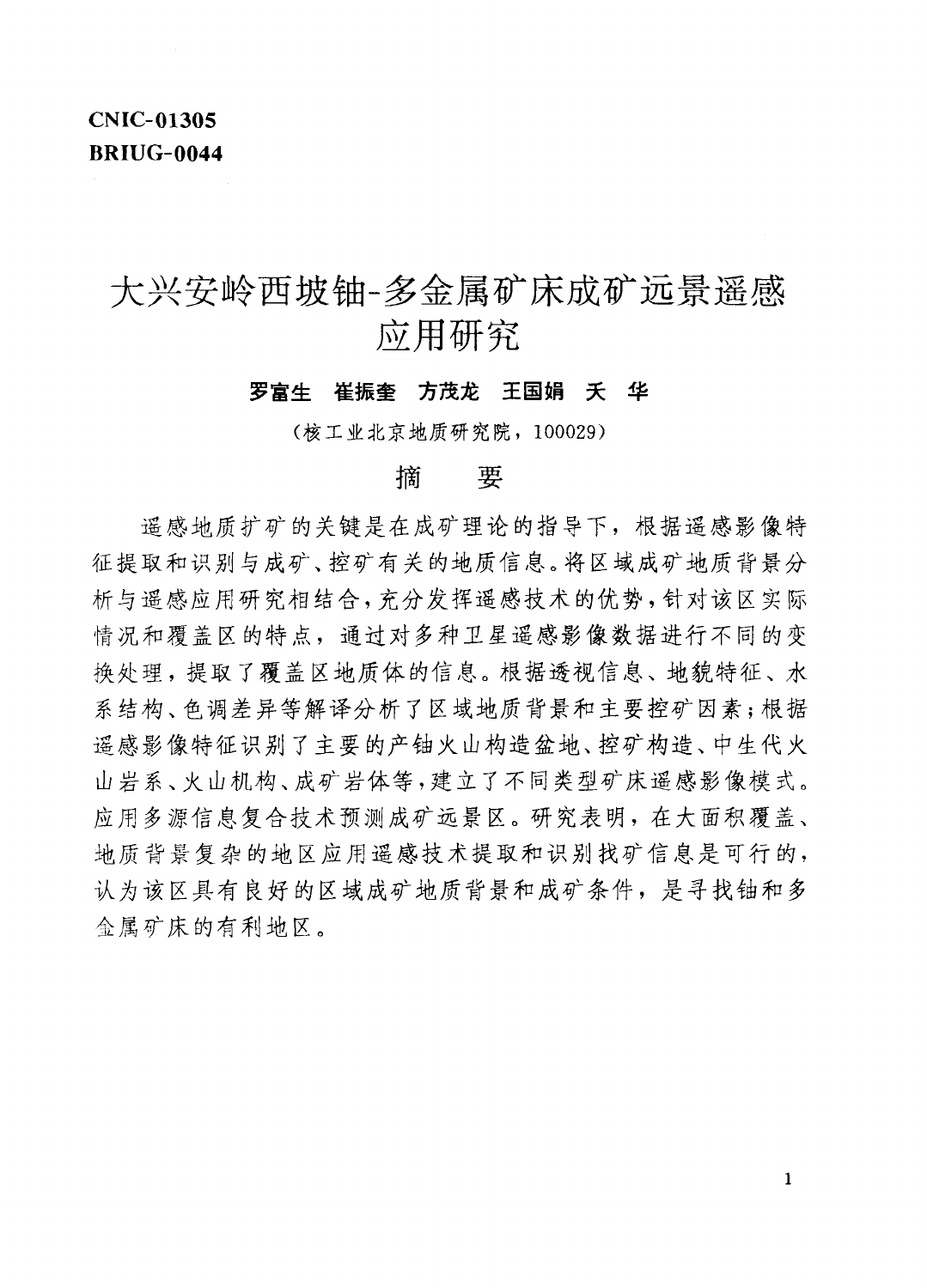## Remote Sensing Application Research of Mineralization Prospect of Uranium-Polymetal Deposits in West Side of Daxinganling

*{In Chinese)*

LUO Fusheng CUI Zhengkui FANG Maolong WANG Guojuan YAO Hua (Beijing Research Institute of Uranium Geology, CNNC, 100029)

## **ABSTRACT**

The key of mineral exploration by remote sensing method is the extraction and identification of mineralization-related geologic information from remote sensing data under the guidance of mineralization theory. Remote sensing research of deposits is combined with the analysis of regional geology setting, so as to give full play to the advantage of remote sensing technology. According to the geologic features of the covered area, different kinds of satellite data are, at first, selected and processed with different methods and therefore mineralization-related geologic information is effectively extracted. Then regional geologic setting is discussed and main mineralization-controlled factors, such as uranium-occurred volcanic basins, mineralization-controlled faults and granite bodies, Mesozoic volcanic rock series, volcanic framework, are identified. On the basis of the former study, the remote sensing image models of different kinds of deposits have been established. Finally, multisource information integration technique has been applied to the assessment of favorable mineralization areas. This research shows that it is feasible to extract and identify mineralization-related information from remote sensing images in complicated and covered areas, and that the study area is favorable for uranium and polymetal deposit explorations because of its favorable geologic setting and mineralization conditions.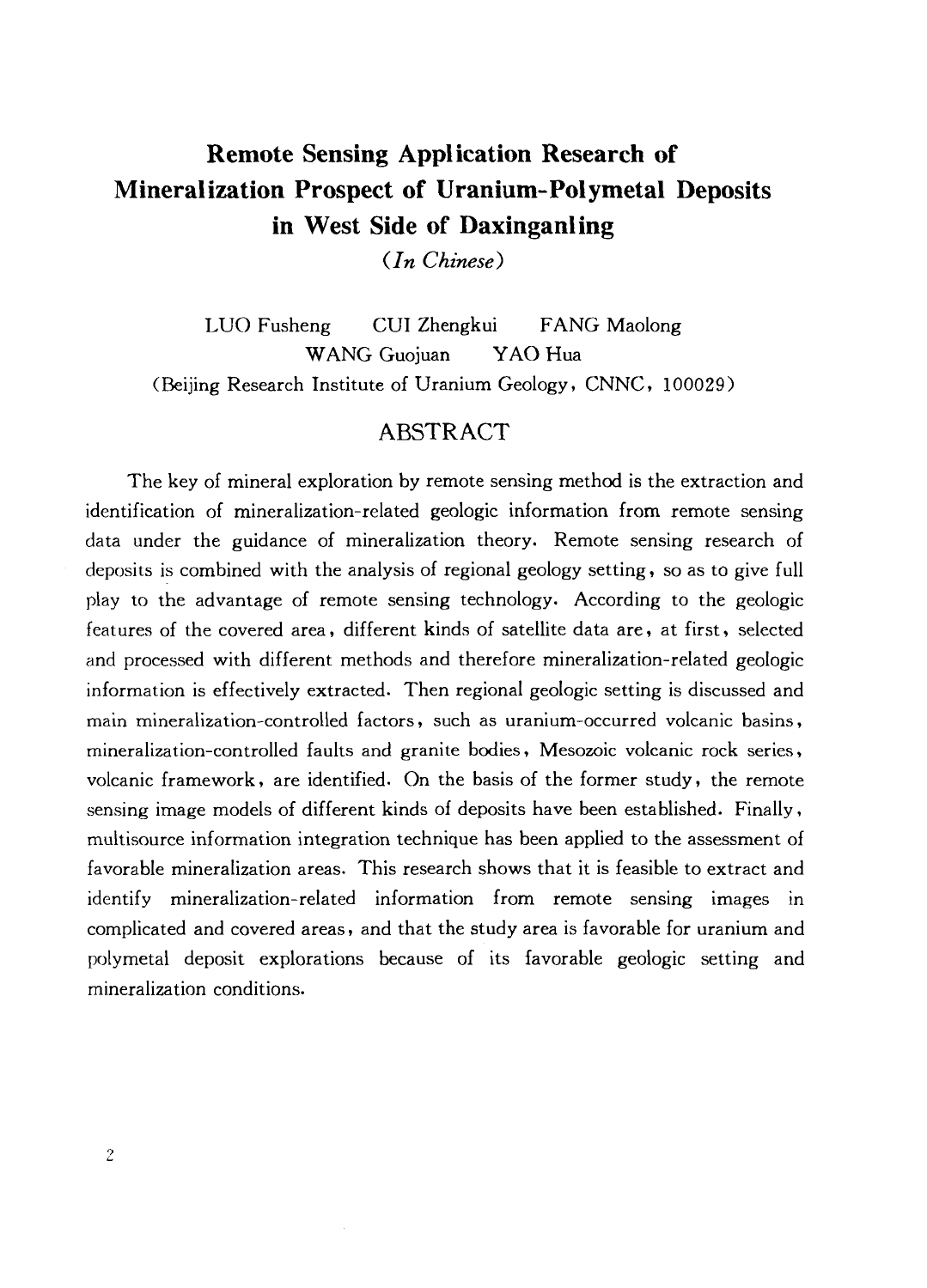## 引 言

大兴安岭西坡额尔古纳成矿带是中国东北部重要的多金属成矿带。鉴于在毗邻中国的 俄罗斯、蒙古同一构造带上相继找到了大型、超大型铀和多金属矿床,中国境内与其有相 似的构造环境,但该区森林、草原、第四系覆盖严重,地质研究程度低,给谣感找矿应用 增加了相当的难度。如何在植被覆盖、地质背景复杂的地区提取和识别地质矿产信息,寻 找铀和多金属矿床, 是本文研究的重点内容。

## 1. 区域成矿地质背景及主要矿床

大兴安岭西坡额尔古纳成矿带位于额尔古纳加里东褶皱系与大兴安岭海西褶皱系交接 带上,基底为前寒武纪变质岩系,古生代沉积岩-火山碎屑岩系及大面积覆盖的中生代火山 岩系。区内火山喷发及岩浆活动频繁而强烈,形成巨大的火山-岩浆降起带及火山构造盆地。 地质构造复杂,线性、环形构造发育,尤以北东向得尔布干-呼伦深大断裂为主导,对该区 构造发展、火山喷发、岩浆活动及成矿有重要的控制作用,具有良好的区域成矿地质背景。 从构造背景看, 成矿区段主要分布在前寒武纪中间地块上、火山-岩浆降起带及火山塌 (断) 陷盆地中; 远景类型主要是与中生代火山-侵入作用有关的热液矿床; 矿产远景主要是 铀-多金属矿床。目前在该成矿带已发现一批大型、超大型铀和多金属矿床,如俄罗斯的红 石铀矿床、蒙古的乔巴山矿床及中国境内的甲乌拉、查干布拉根、额仁陶勒盖、乌奴格吐 等多金属矿床。这些矿床都产于同一构造带上,具有相似的区域成矿地质背景。

#### $\overline{2}$ 谣感数据处理方法及效果

谣感数据处理是遥感地质工作的重要环节,根据研究区的实际情况和要突出的地物目 标特性,采用了多种卫星遥感资料(包括MSS、TM、"尖一甲"卫星资料等),进行了全区 不同比例尺彩色合成和数字影像镶嵌处理,为了有效地提取与成矿有关的影像信息,在重 点区段进行直方图均衡化、主分量变换、比值增强等图像处理方法,获得比较理想的遥感 图像。

## 2.1 多波段彩色合成

TM7 个波段原始数据及相关矩阵统计结果表明, TM4 或 TM5 与 TM7、TM2 波段合 成(RGB),经直方图均衡化,改进了对岩类的识别能力,提高了图像亮度值差别,线性构 造清晰, 侏罗纪不同岩性的火山岩得到明显反映。

## 2.2 主成分分析 (K-L 变换)

主成分分析的优点是具有压缩数据的能力,把多光谱影像数据压缩成一个或两个主成 分影像数据; 减少与主成分影像数据有关的噪音; 使不同地物的光谱特征差别比在各个波 段上变得更明显。利用 K-L 变换, 使受植被及第四系覆盖影响, 在彩色合成图像上很难区 分的花岗岩体得到增强,使岩体的轮廊基本显示出来,据此可勾划出隐伏岩体的界线。

## 2.3 比值增强处理

比值增强是通过比值图像来突出类别和目标的。构造、热液蚀变带是与矿化密切相关 的直接判译标志,银、金及多金属矿化的同时,沿构造及矿化围岩多有蚀变现象。TM5/7 增强了含OH<sup>-</sup>和CO<sub>3</sub>-2的蚀变矿物信息,是研究热液蚀变的最佳比值,但研究区为植被覆盖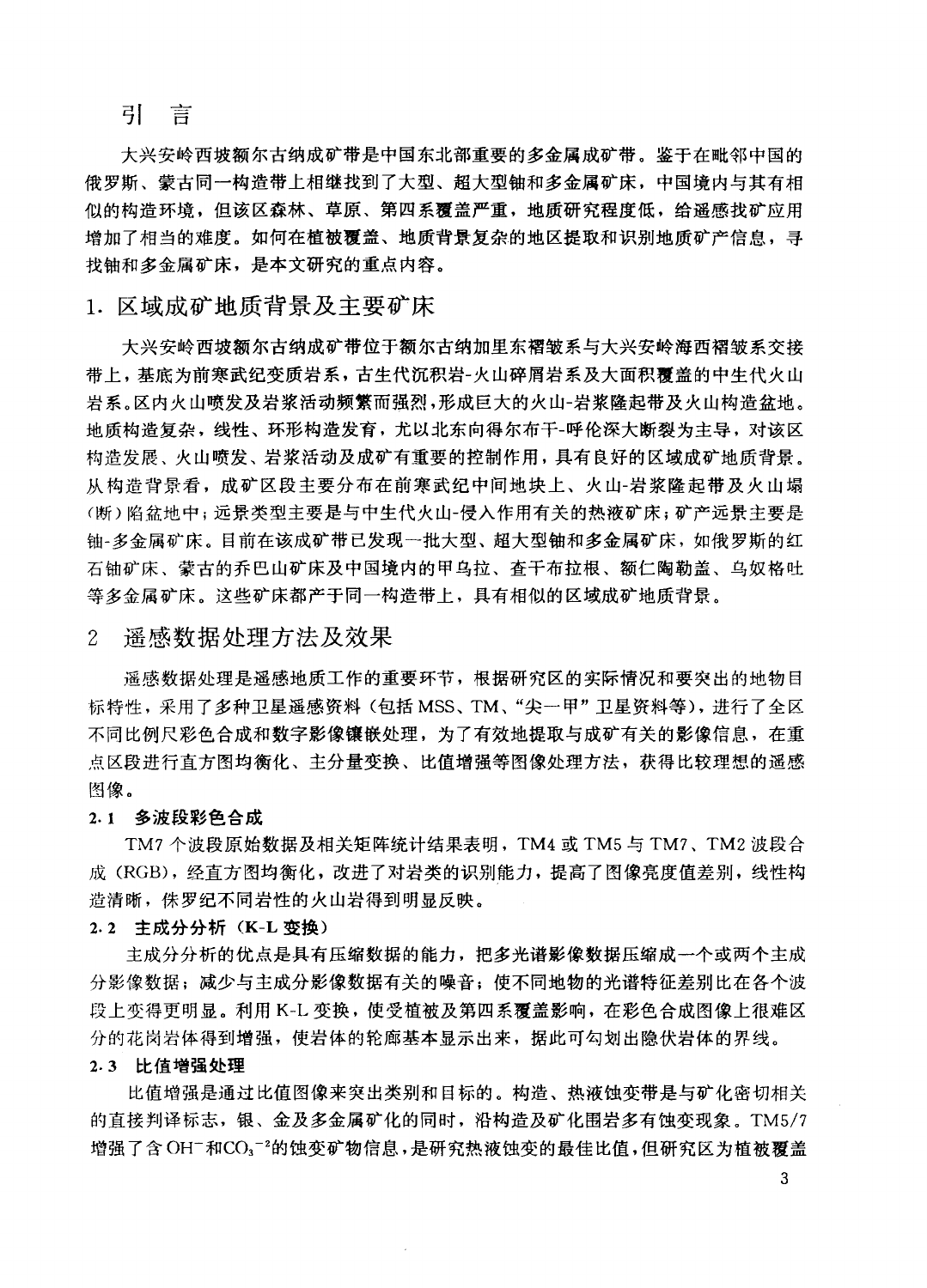区, 由于植被在 TM5、TM7 波段均受水吸收带控制, 因而 TM5/4 除有增强铁离子信息的 作用外,还有压抑植被信息的明显作用。因此图像处理中采用增强植被、蚀变信息的TM5/7 与增强蚀变、压抑植被的 TM5/4 和 TM3/1 进行比值合成, 突出了构造和蚀变带信息。

#### "尖一甲"卫星资料图像处理  $2.4$

"尖一甲"卫星资料具有较高的分辨率,但它提供的是黑白底片或像片,因此将其按一 定精度转换成数据源格式,以便讲行增强、假彩色合成,使有用信息更突出。利用增强的 假彩色合成图像, 提取和解译出 TM 影像上没有反映出的环状影像和 NE、NW 向区域构 造,确定了产铀火山盆地的中心和范围,而这种环状构造和断裂构造正是控矿的主要因素 之一。

 $3<sup>1</sup>$ 控矿因素影像特征解译分析

## 3.1 控矿因素分析

(1) 矿床的总体分布受深大断裂带控制。已发现的矿床、矿点主要分布在北东向得尔 布干-呼伦深大断裂带的西北侧,构成重要的多金属成矿带;

(2) 矿床受含矿建造控制,铀矿化主要产于中酸性火山岩建造中,银金等多金属矿床 主要产于中基性火山岩及花岗岩建造中;

(3) 矿床受火山岩浆降起带及火山构造盆地控制,多金属矿床主要产于火山岩浆降起 带上, 铀矿化主要产于火山塌(断)陷盆地中;

(4) 矿床受环状构造、火山机构控制;

(5) 矿化与多期花岗岩化有关, 特别是浅成酸性小岩体与多金属矿床有密切关系;

(6) 矿床受断裂构造控制, 矿床定位在北东、北西向构造交汇部位。

### 3.2 控矿因素影像特征识别

影像特征是指不同地质体具有的不同影像色调、形状、纹理、结构等影像要素。影像 特征反映在遥感图像上主要为光谱信息和结构信息,这些信息是识别控矿因素的主要依据。 在岩石裸露区,影像特征是不同地质体光谱信息的直接反映。而在覆盖区,除覆盖层本身 的影像特征外, 覆盖层下地质体的一些信息通过地貌特征、水系结构、岩性变化、第四系 含水性、植被类型等信息也会反映到覆盖层。控矿因素的一些特征信息在遥感图像上以不 同的光谱信息和结构信息反映出来,通过图像处理和综合解译是能够识别的。

3.2.1 断裂构造影像特征识别

前述本区断裂构造极其发育,区域断裂为北东向、北西向、北东东向、北北东向、东 西向,其相交形成网络状断裂系统。

影像上断裂构造反映得比较清楚,线性特征明显,断裂两侧具不同的影像色调和影纹 结构,受植被及第四系覆盖影响,地貌上多表现为沟谷、河流改道、线状水系及一系列断 层三角面, 岩体和火山岩沿断裂呈带状展布, 隐伏断裂也有一定的显示, 呈串珠水系特征。

从遥感解译图可看出(图1)、区域上以北东、北西向构造最为发育,构成该区主要构 造格架,其相互交切,形成网格状断裂系统,且北东、北西向断裂具等间距分布。特别是 北东向展布的得尔布干-呼伦深断裂带其规模大,活动时间长,线性影像特征明显,在重、磁 图上有明显的反映,航磁图上表现为强烈的正磁异常带和不同区域磁场特征的分界线,该 断裂带控制了本区的构造发展、岩浆侵入和火山喷发活动,该断裂带是在前中生代基底断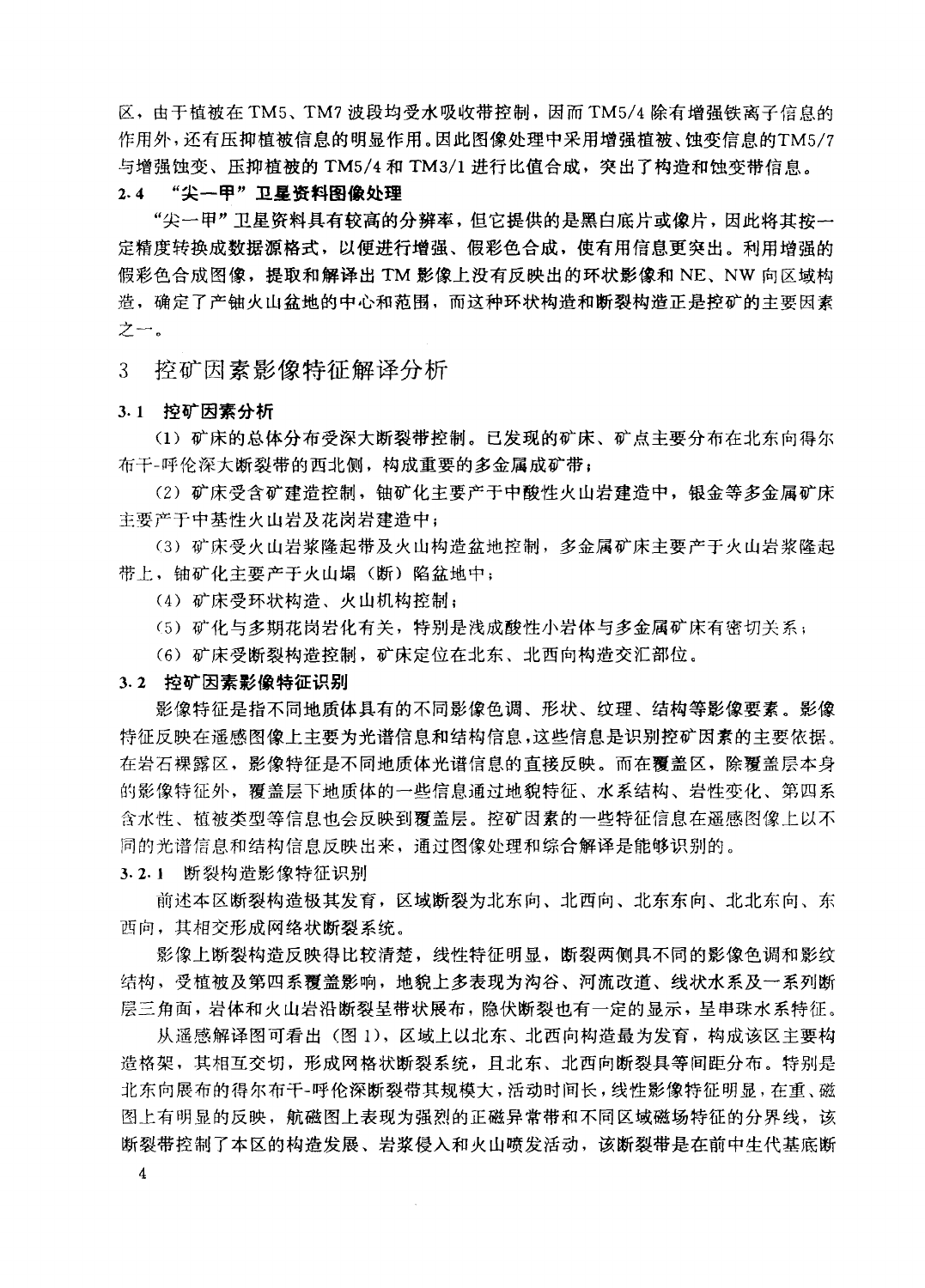裂上发展起来的一条重要的区域性的构造-火山岩浆带。同时也是一条极其重要的多金属成 矿带,在其南段形成多金属成矿区,中段有八大关等铜钼矿床,北段有众多的多金属矿点。 沿带分布的火山塌(断)陷盆地中有铀矿化显示。矿床定位在北东、北西向构造交汇部位。 成矿主要与构造交叉部位、燕山期花岗岩、晚侏罗纪火山岩有关。 3.2.2 中生代火山岩系影像特征识别

中生代火山岩的形成和分布明显受基底隆起带、火山喷发岩带、火山构造盆地及火山 构造控制。在火山岩带内形成火山岩浆隆起带及一系列火山塌(断)陷盆地,火山机构、环 状构造发育。由于其覆盖类型、覆盖程度不同,因而其光谱特征也是复杂多变的,但对于 某些特定的区域和地质体而言,通过图像处理和综合解译分析,根据色调、纹理、水系结 构、植被类型是能够加以识别的。在森林草原过渡区,火山岩在 TM4、7、2 合成图像上呈 蓝绿色;而花岗岩呈斑杂色。火山岩发育似树枝状水系结构。而花岗岩则呈细小的羽毛状 水系, 在水系结构变异部位为两者的分界线。在岩性上, 中基性火山岩色调较暗; 而中酸 性火山岩色调相对较浅。矿床主要产于晚侏罗纪火山岩中,含矿岩性主要为基性及中酸性 火山岩, 前者多为银金等多金属矿床, 后者与铀矿化关系密切。

3.2.3 花岗岩与成矿岩体影像特征识别

花岗岩在遥感影像上有明显的反映,其光谱信息和结构信息都极其显著。根据不同色 调、纹理、水系结构可识别不同时代、不同期次的花岗岩体, 在比值图像上, 以独特的色 调特征区别于其它岩类。特别是与多金属矿床有关的燕山期小岩体在影像上也有明显的反 映, 如西旗花岗斑岩, 在 TM5、7、3 合成图像上呈淡黄色, 块状结构, 北部因受第四系覆 盖,影像特征模糊,但仍可识别出岩体范围。这些酸性小岩体在区域上有一定的分布,是 寻找银金等多金属矿床的有利地段。

3.2.4 火山机构影像特征识别

由于该区火山-岩浆作用强烈,致使火山构造非常发育。从遥感解译可见,在满州里-西 旗火山岩浆隆起带上发育一系列火山机构。如乌奴格吐山、哈拉胜格拉、甲乌拉等地的环 状、半环状影像,有的反映火山机构特征,有的则反映岩浆活动中心。火山机构由于受覆 盖层影响和后期构造破坏,在地表很难看到,平面上多呈圆形或椭圆形,产于几组断裂复 合部位, 在遥感图像上, 多以环状、半环状形式表现出来, 根据其地貌特征、水系格式、色 调差异所反映的覆盖层下地质体的信息可进行识别。乌奴格吐山破火山机构,在遥感图像 上呈一半环状影像, 其环内外具有不同的色调、影像结构, 地貌上呈一火山洼地, 环内部 分相对凹陷,推测为火山塌陷作用形成的火山塌陷盆地,受基底北东、北西向断裂构造控 制,它不仅控制火山热液活动,而且与成矿有密切关系,在环外侧的火山管道中有铜钼矿 床, 在环内次极构造中有铀矿化和铀高场显示, 是寻找火山岩型铀矿床的有利地区。哈拉 胜格拉的环状影像则显示为火山穹隆构造, 受北东、北西向断裂交叉部位控制, 放射状水 系、放射状断裂发育,该火山穹隆中有 Ag、Pb、Zn 多金属矿化显示。

3.2.5 火山岩浆隆起带及火山构造盆地影像特征

受火山-岩浆作用及断裂构造影响,形成断降带、断陷带及火山构造盆地。满州里-西旗 中生代火山岩浆隆起带受北东向深断裂控制,前中生代构造层多被掩盖,中生代构造层断 裂构造发育,形成的断隆带、断陷带呈北东向相间排列,断陷带前白垩纪地层广泛出露,侵 入岩发育,地形较复杂,有内生矿床、矿点分布,影像特征明显。根据其地质、地貌特征,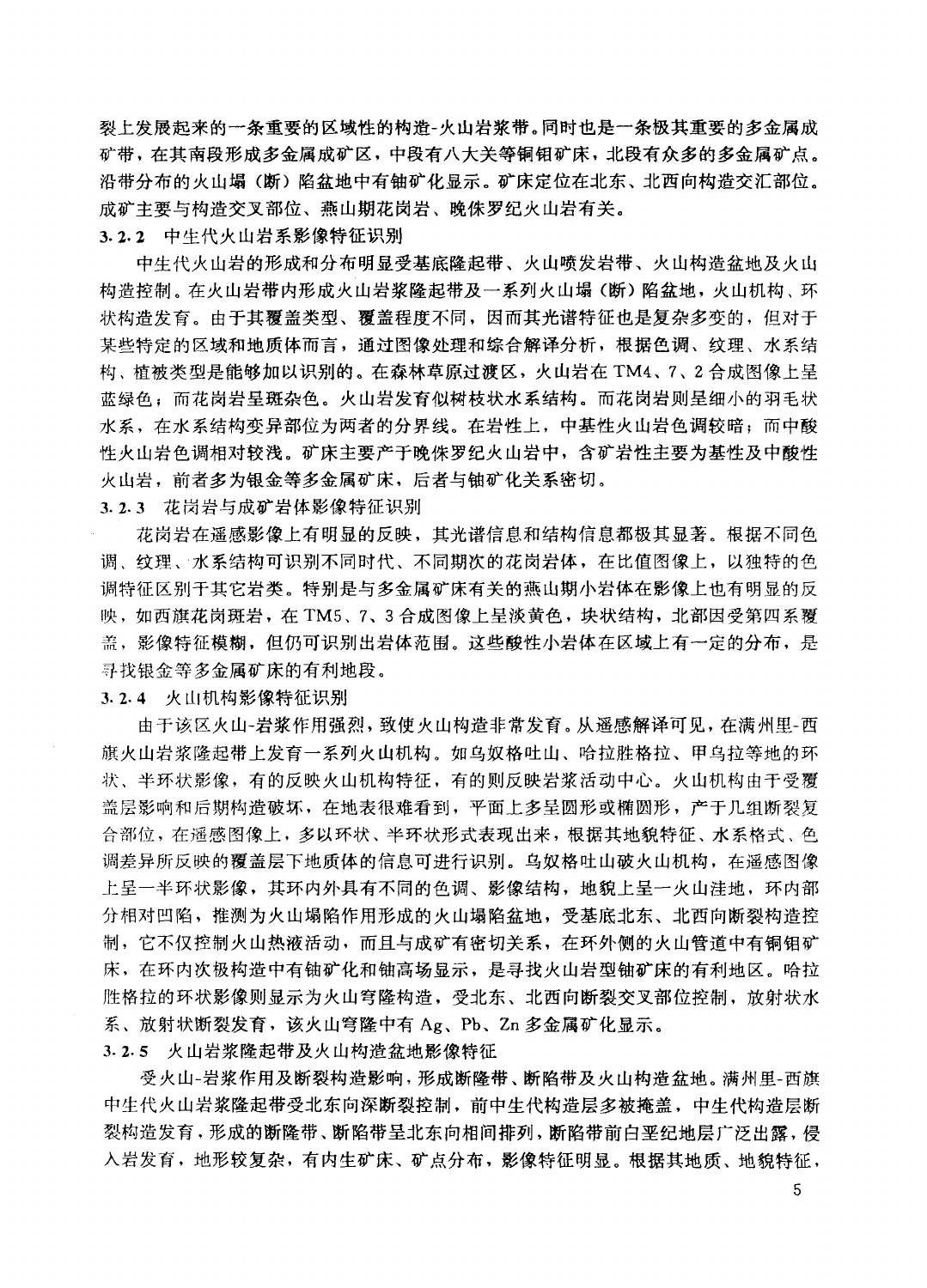

图 1 额尔古纳成矿带遥感解译图

 $\boldsymbol{6}$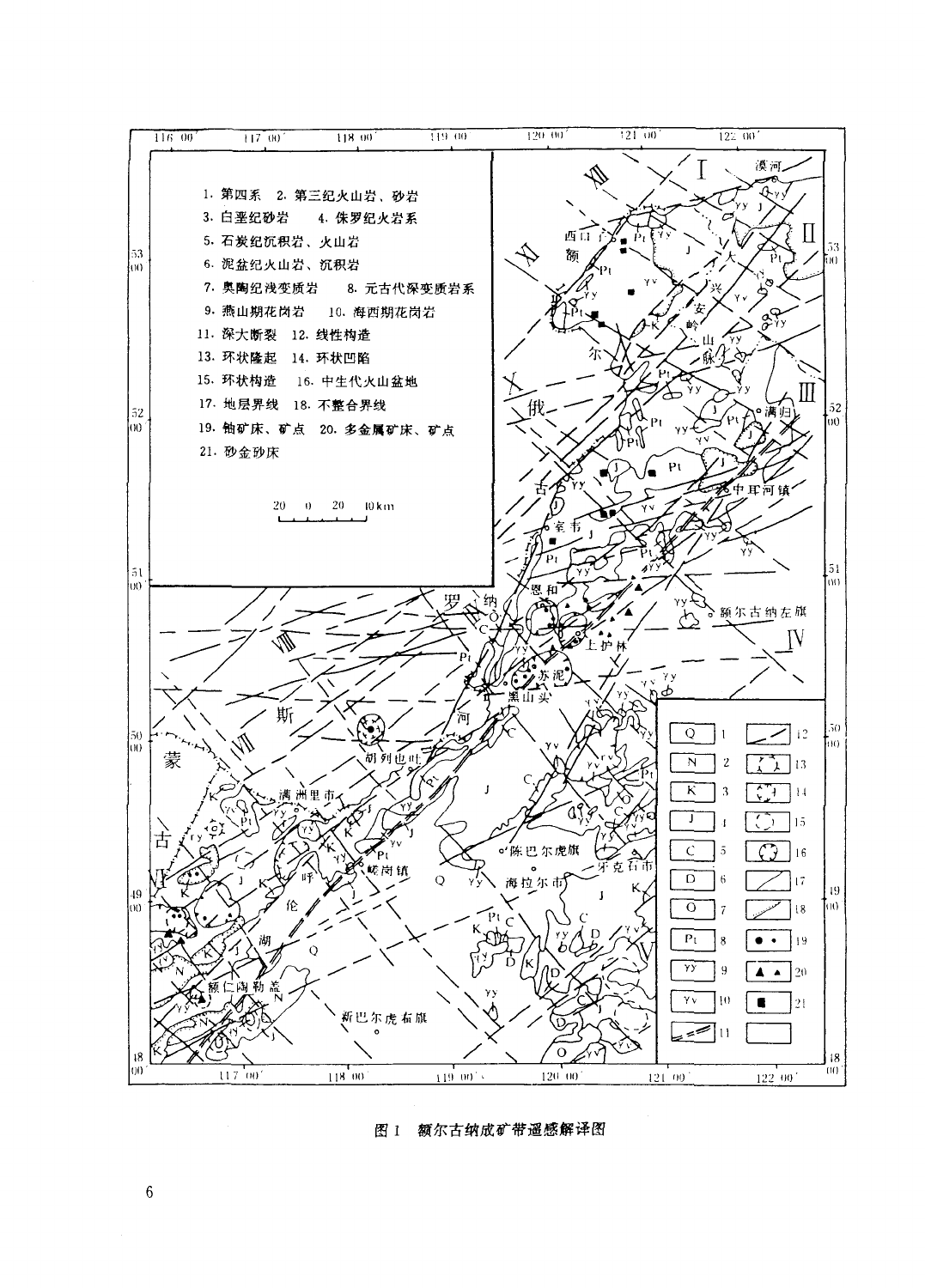谣感影像标志及重磁资料可划出次级降起带和凹陷带。

火山构造盆地则主要是地槽褶皱带内中间地块上的中生代活化的火山塌(断)盆地。其 主要特征为: 在影像上, 火山盆地多产在两组贯穿基底的区域性大断裂夹持区或交汇部位, 沿盆地边缘或盆内多有大小不等的环状影像,显示出火山盆地的大致范围,并具有特殊的 色调特征,断裂构造、环状构造、火山机构发育,形成断裂-火山构造系统;在结构上,基 底多为前寒武纪基底隆起,或经多期花岗岩化作用的富铀花岗岩基底,盆地盖层均为多旋 回、多韵律、岩性组合多样、厚度较大的中酸性为主的火山岩含铀建造, 盆地之上或傍侧 发育中新生代裂陷盆地。如灵泉、巴扬山、上护林火山塌陷盆地,大青山火山断陷盆地等。

火山隆起带及火山构造盆地是寻找铀和多金属矿床的有利构造环境,多金属矿床主要 产在火山隆起带的断隆区,铀矿化主要产在具三层结构的火山塌(断)陷盆地中。

#### 谣感影像找矿模式及远景预测  $\overline{4}$

前述该区既有铀矿床产出,也有多金属矿床产出,这些矿床同处于地槽褶皱系内不同 的地质条件和构造部位。不同类型矿床遥感影像模式是在对区域成矿背景分析, 谣感影像 信息解译, 成矿地质特征和矿化分布规律认识, 控矿因素影像特征识别的基础上建立的。通 过研究控矿因素与遥感图像上可识别标志的对应关系,确立找矿的影像标志,建立遥感影 像模式,这种影像模式主要是对区域性的遥感找矿的认识加以模式化。通过类比的方法来 寻找地质条件和影像特征相似的地段,指导遥感找矿和成矿预测,是进行远景区评价和预 测的主要依据。

## 4.1 铀矿床遥感影像模式

(1) 成矿区基底为前寒武纪中间地块, 其上发育多期花岗岩化作用, 在此基底上发育 的火山盆地是铀矿床形成的有利成矿背景,图像上表现为不同的影像层体;

(2) 发育在北东-北北东向大型线性构造旁侧的环状、半环状构造, 直径一般在 10~20 km, 往往形成火山塌(断)陷盆地, 受切壳断裂控制;

(3) 具有长期活动, 贯穿基底的区域性北东、北西向线性构造, 线性影像特征明显, 其 交汇部位是矿床定位的重要因素;

(4) 影像上形成特殊色调的圆形、次圆形火山塌(断) 陷盆地, 并发育多旋回、多产 出相的中酸性为主的喷发岩和次火山岩,盆地内断裂构造、火山机构发育;

(5) 发育以粘土化为代表的蚀变作用, 这种蚀变作用是含矿火山热液活动的重要组成 部分,是成矿作用的前锋蚀变,影像上多表现为浅色带或浅色蚀变区;

(6) 地球物理场表现为低重力场区, 地表存在高航放场, 并有大量的铀矿化点和异常 带。

## 4.2 多金属矿床谣感影像模式

(1) 成矿区受区域深大断裂带控制, 矿床多分布在火山岩浆隆起带上的断隆区, 形成 影纹结构粗糙,色调较暗的影像特征;

(2) 铀和多金属矿床往往产于同一成矿带上, 受北东、北西向线性构造交汇控制, 但 铀矿床产于火山盆地中,多金属矿床产于盆地外围的隆起带内;

(3) 多金属矿床成矿与次火山岩体、超浅成脉岩群有关,特别是发育燕山晚期浅成、超 浅成的酸性小岩体, 往往在构造交叉部位形成火山一次火山岩的侵入喷发中心, 影像上具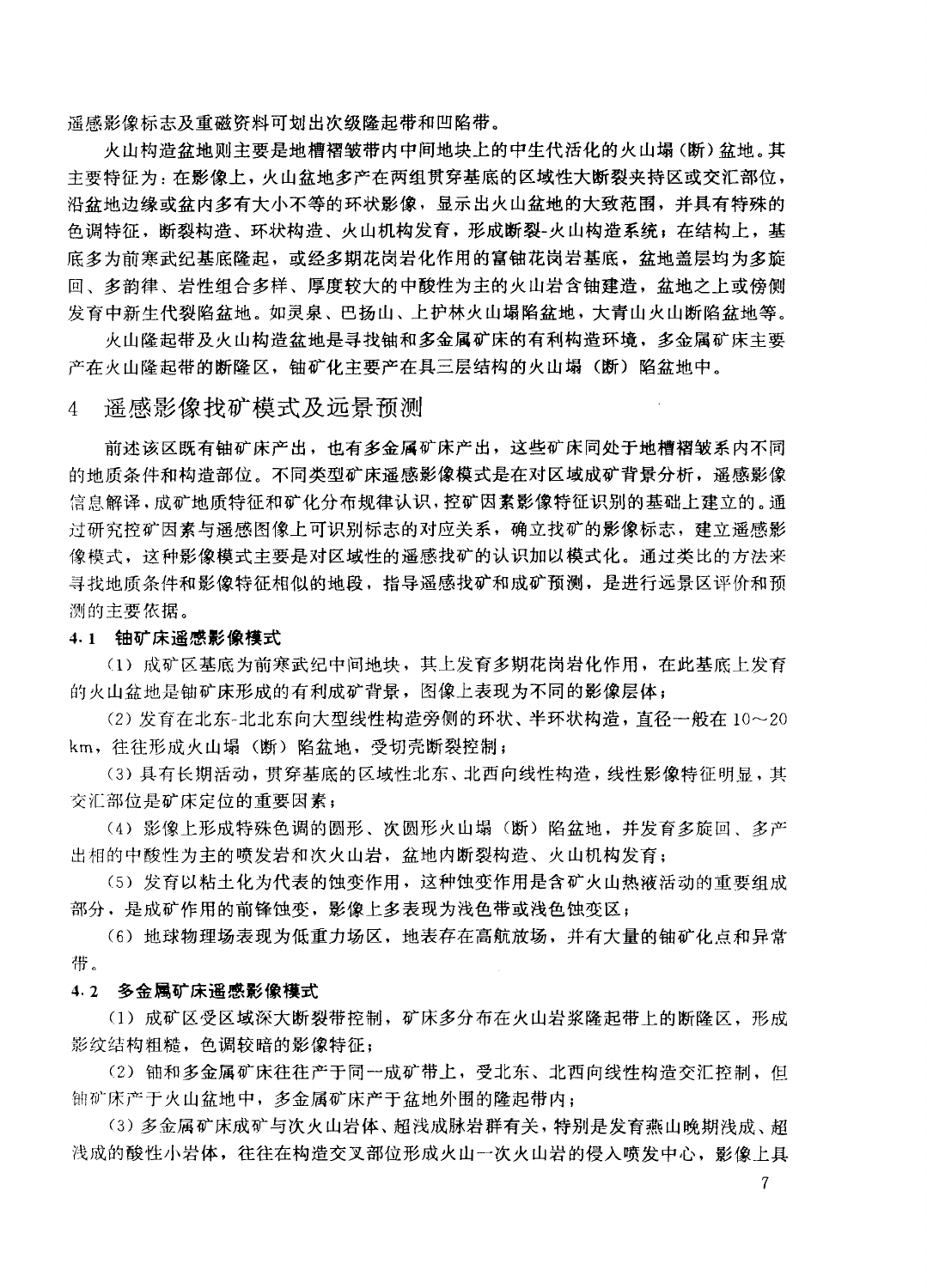斑杂色调,环状构造发育;

(4) 发育基性-中性-酸性火山岩, 特别是发育反射率低, 呈黑灰色调的基性火山岩, 以 安山岩类与金银等多金属矿化关系密切:

(5) 影像上具有密集的次级线性构造、环状构造、多组构造交汇,并有酸性小岩体叠 加, 是成矿的有利部位;

(6) 地表具有强度高、成片性好的 Ag, Pb, Zn, Cu 次生晕异常, 并有多金属矿点分 布。

上述遥感地质影像模式, 客观地反映了该区与成矿有关的各种矿产信息同遥感表征信 息的相关关系。透过地表信息,揭示地表下的成矿信息。该区火山岩型铀矿以北东向断块 降起带及多期花岗岩化岩石为基底; 晚侏罗纪火山构造盆地为基础, 北东、北西向断裂复 合控制的热源环形体的汇集区及发育以粘土化为代表的热液蚀变的成矿规律,其形成的影 像表现形式是铀矿找矿远景预测的主要依据。

### 4.3 成矿远景预测

通过对该成矿带区域成矿背景、控矿因素研究及控矿因素影像特征解译分析,建立了 不同类型矿床谣感影像找矿模式。并根据找矿模式及信息复合技术预测了成矿远景区。

结果表明,在大面积覆盖、地质背景复杂的地区应用遥感技术提取和识别找矿信息是 可行的, 查明了该成矿带区域成矿地质背景, 解译了主要的成矿信息, 确定了北西向构造 的存在及控矿作用。在预测的火山盆地和有利成矿区段中,分别发现铀矿化和多金属矿点, 并有希望发展成为矿床。

#### 多源地学信息数字图像分析及成矿预测 5.

为进一步查明该区银-多金属矿床的成矿条件和控矿因素,进行该区成矿预测,必须充 分利用遥感、地质、物探等多源地学信息,以数字图像处理技术为手段,密切结合地质各 专业学科的特点,进行分析、综合和演绎。全方位、多角度地对同一地质问题进行综合研 究, 从三维空间去揭示场源地质体的特征, 最大限度地提取有用的找矿信息。在典型矿床 剖析的基础上,建立综合找矿模型,并用多元统计分析的方法进行全区的成矿预测。整个 过程主要由地质单学科数据的处理和地质多学科数据的综合来完成。其中,建立综合找矿 模型是关键环节,而它又取决于地质、遥感、物探这三方面信息的提取及综合。

## 5.1 遥感数据的处理及信息的提取

根据研究区的特点, 如地表出露单一(草场), TM 各波段相关性大, 灰度偏低。我们 除采用常规的处理方法外,还应用了 IHS 变换,它是用颜色的三个基本属性亮度 (I)、色 调(H)、饱和度(S)来描述和区分物体的色彩,其目的是增强图像的可读性,减少相关性。 在植被严重覆盖区应用 IHS 空间变换, 取得了良好的地质效果。

通过对大量遥感图像的地质解译,不仅得到了地表及隐伏地质信息,为区域地质及成 矿规律的研究提供了基础图件,而且为该区多金属矿的成矿预测提取了一些直接和间接的 遥感找矿标志。

### 5.2 物探资料的综合处理及地质解译

物探数据处理的目的就是: 分解叠加场, 提高有用信息的分辨率, 改善异常的地质解 译效果。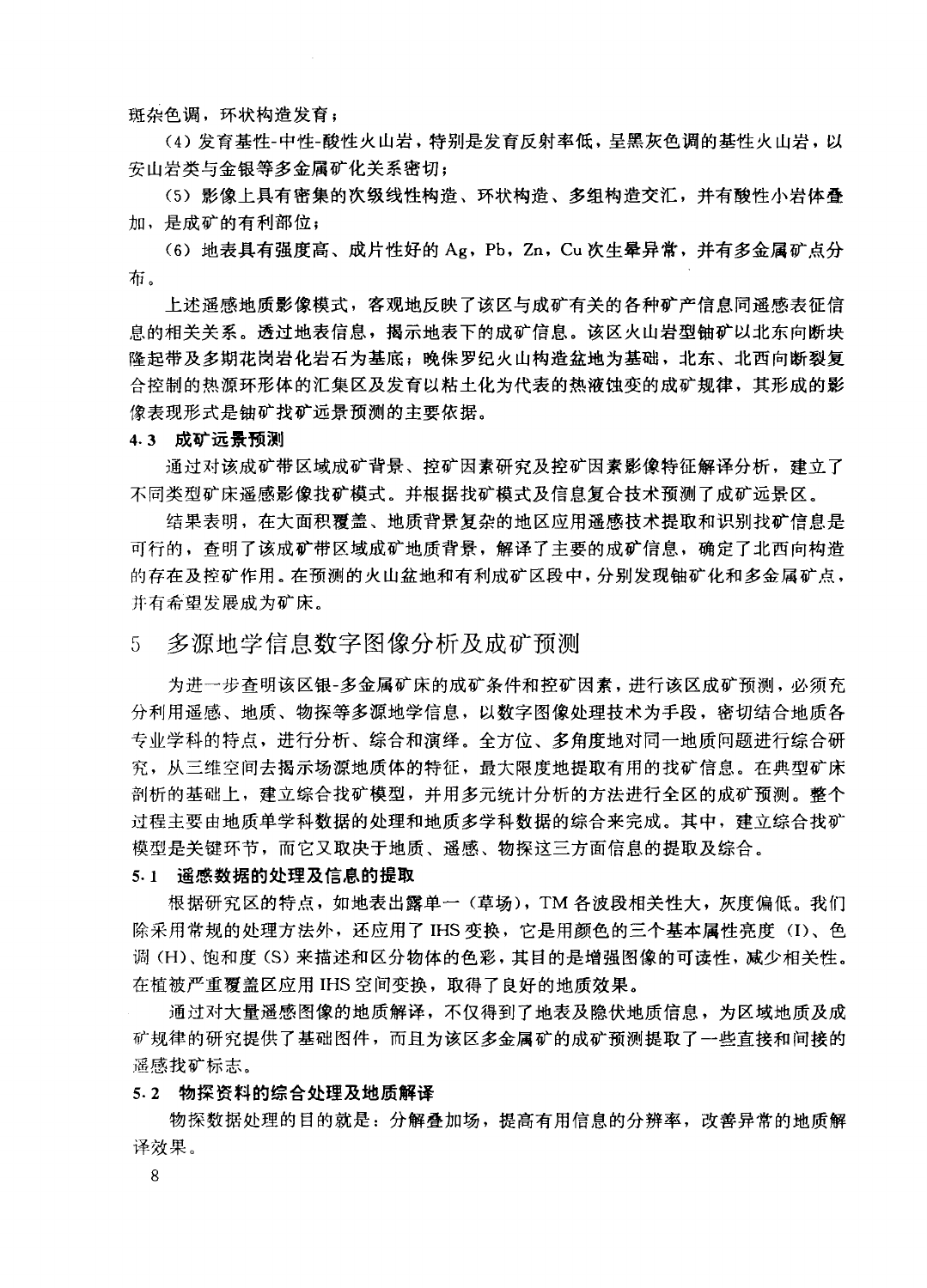对研究区的航磁资料进行了化极、上延、求导,超趋势面分析及立体阴影显示等处理。 对航放数据进行了密度分割、比值、主成分分析等处理。

5.2.1 航磁资料的综合地质解译

(1) 构造信息解译(构造格架和类型), 可得出以下结论:

a. 证实了本区南北向构造的存在, 明确了南北、北东(北北东) 和北西向断裂构造为 主要构造格架。

b. 划分了构造级别,即 SN 向构造为基底构造 (导岩构造), NE 向为区域性大断裂, 控 制了构造热液活动(控矿构造), NW 向为控矿、容矿构造。

(2) 岩性及找矿信息的提取

通过磁异常的解译可提取以下找矿标志:

a. 正磁场中的局部低缓负磁异常(寻找浅成、超浅成的酸性小侵入体)。

b. 在本区西北部以异常为主, 异常频率变化大的短波磁异常。

c. 航磁异常圈定的磁性体的边缘及邻区。

5.2.2 航放资料的解译

航放资料的解译可得出以下结论:

(1) 可利用放射性场的分布来划分不同期次岩浆活动的岩石地化特征。

(2) 可利用航放数据的环形异常研究岩浆活动的特点及岩体的侵位。

5.2.3 重力资料的解译

研究该区的布格重力异常解译可得出以下结论:

(1) 本区在区域上属于凹陷区,从摹霍面等深图上反映出该区的草霍面深度可在44  $km<sub>o</sub>$ 

(2) 通过对比航磁、重力解译结果, 确认 NE, SN, 及 NW 向断裂为重、磁吻合断裂, 南部第三纪中基性火山岩为重、磁同源岩体。

(3) 重力异常的次生密度带及梯度带为有利的找矿标志。

5.3 银-多金属综合找矿模型的建立及成矿预测

5.3.1 银、多金属找矿模型的建立

通过对已知矿化的研究,我们可以筛选出以下找矿地质变量,以便建立统计预测模型:

(1) 燕山晚期浅成、超浅成的酸性入体。

(2) 多期次火山-岩浆活动形成的环状、放射状断裂(统计预测模型中用遥感解译环形 构造)。

(3) 北东向、北西向断裂及其交汇部位(用遥感解译一、二级线性构造)。

(4) 成矿围岩是侏罗纪的火山岩。

(5) 矿床围岩蚀变的类型复杂,主要有青磐岩化、硅化、绢云母化、冰长石-石英-碳酸 盐化(用放射性钾场可识别)。

5.3.2 应用"证据权重法"进行成矿预测

"证据权重法"是由著名的加拿大数学地质学家F·P·Agerberg 等提出的,其理论根 据是贝叶斯条件概率。它是将找矿地质因素表示为控矿地质证据的二值图形,分别求出它 们的权重,并在满足矿化条件相互独立的前提下,用这些地质证据叠合时后验概率的分布, 来指示成矿远景。它是统计方法在地学信息复合中的新途径。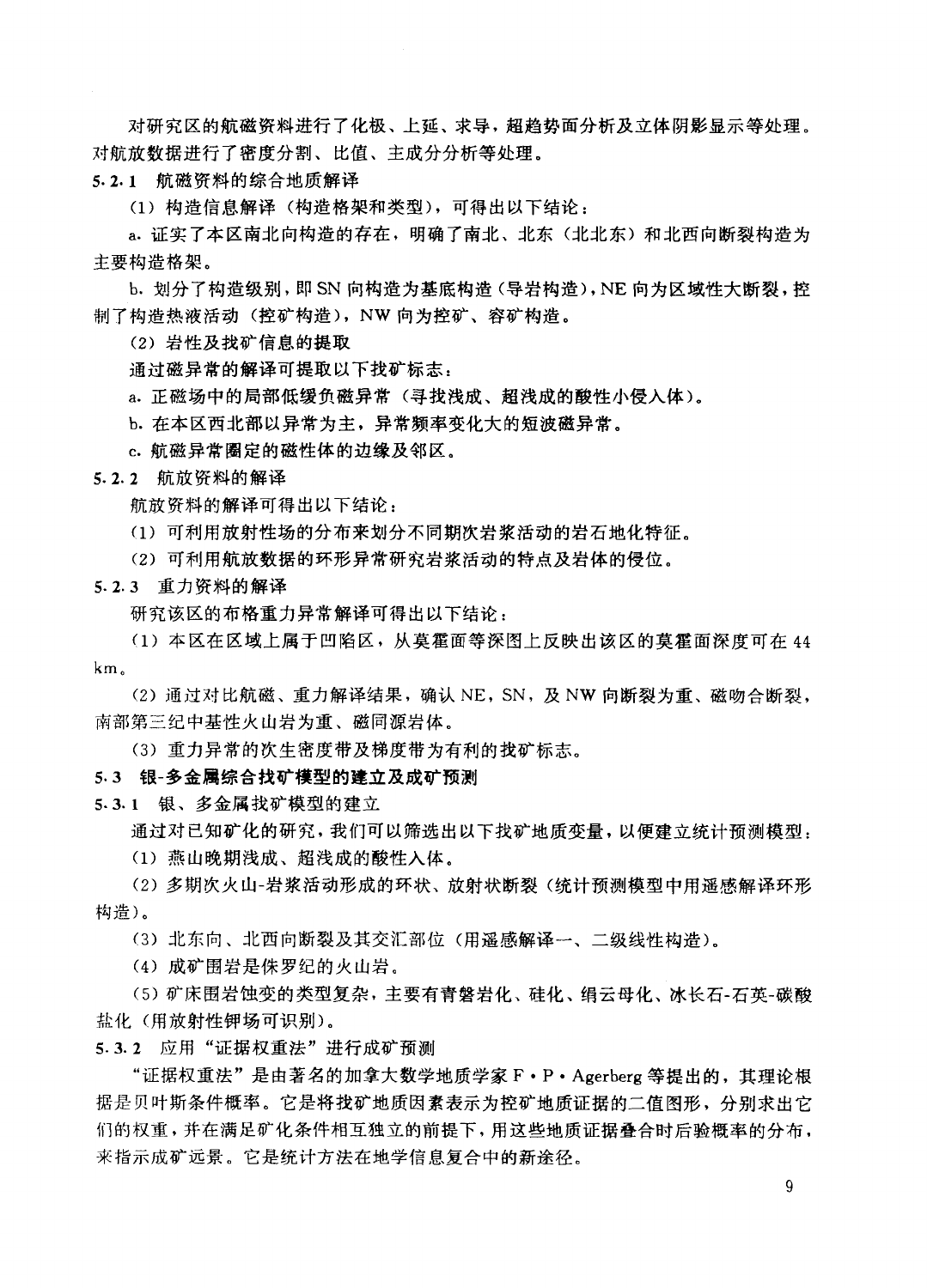从成矿预测图上可以看出,后验概率的高值区处于环形构造、北东、北西向断裂以及 成矿围岩的复合部位,这与地质分析的结果是一致的,只是预测范围更具体,并给予定量 的表达。因此,我们认为用"证据权重法"进行成矿预测是有效的,预测的精度取决于资 料的可靠性和全面性。

由于此项工作发挥了遥感及计算机优势, 具有直观、快速、灵活的特点, 因此, 有助 于地质人员进行综合分析、捕捉潜在信息,促进创造性思维。这一技术思路与方法具有一 定的推广应用价值。

结论  $6<sup>1</sup>$ 

(1) 额尔古纳成矿带具有良好的区域成矿地质背景, 成矿区段主要分布在前寒武纪中 间地块上、火山-岩浆隆起带及山塌(断)盆地中;

(2) 铀矿化多产在基底长期隆起, 具三层结构的火山塌(断) 陷盆地, 受区域性 NE、 NW 向构造交汇部位,中生代中酸性为主的火山岩建造及环状构造,火山机构控制;多金属 矿床主要产在火山岩浆隆起带上,与区域性断裂构造、酸性小岩性、中基性火山岩有密切 关系;

(3) 针对覆盖区的特点, 采用多种卫星遥感资料和不同的图像处理方法提取地质找矿 信息有较好的找矿效果;

(4) 根据透视信息、地貌特征、水系结构、色调差异等影像特征, 在覆盖区成功地识 别了主要的产铀火山构造盆地、控矿构造、中生代火山岩系、火山机构、成矿岩体等控矿 因素:

(5) 在遥感解译分析的基础上,认为该成矿带构造格架主要为北东、北西、北东东、东 西向组成,构成网格状断裂系统,且北东、北西构造具等间距分布,成矿主要与构造交叉 部位、燕山期花岗岩、晚侏罗纪火山岩有关;

(6) 根据遥感影像, 解译确定了北西向构造的存在及控矿作用:

(7) 查明了该成矿带区域成矿地质背景, 建立了不同类型矿床遥感影像找矿模式, 预 测了成矿远景区,取得较好的应用效果。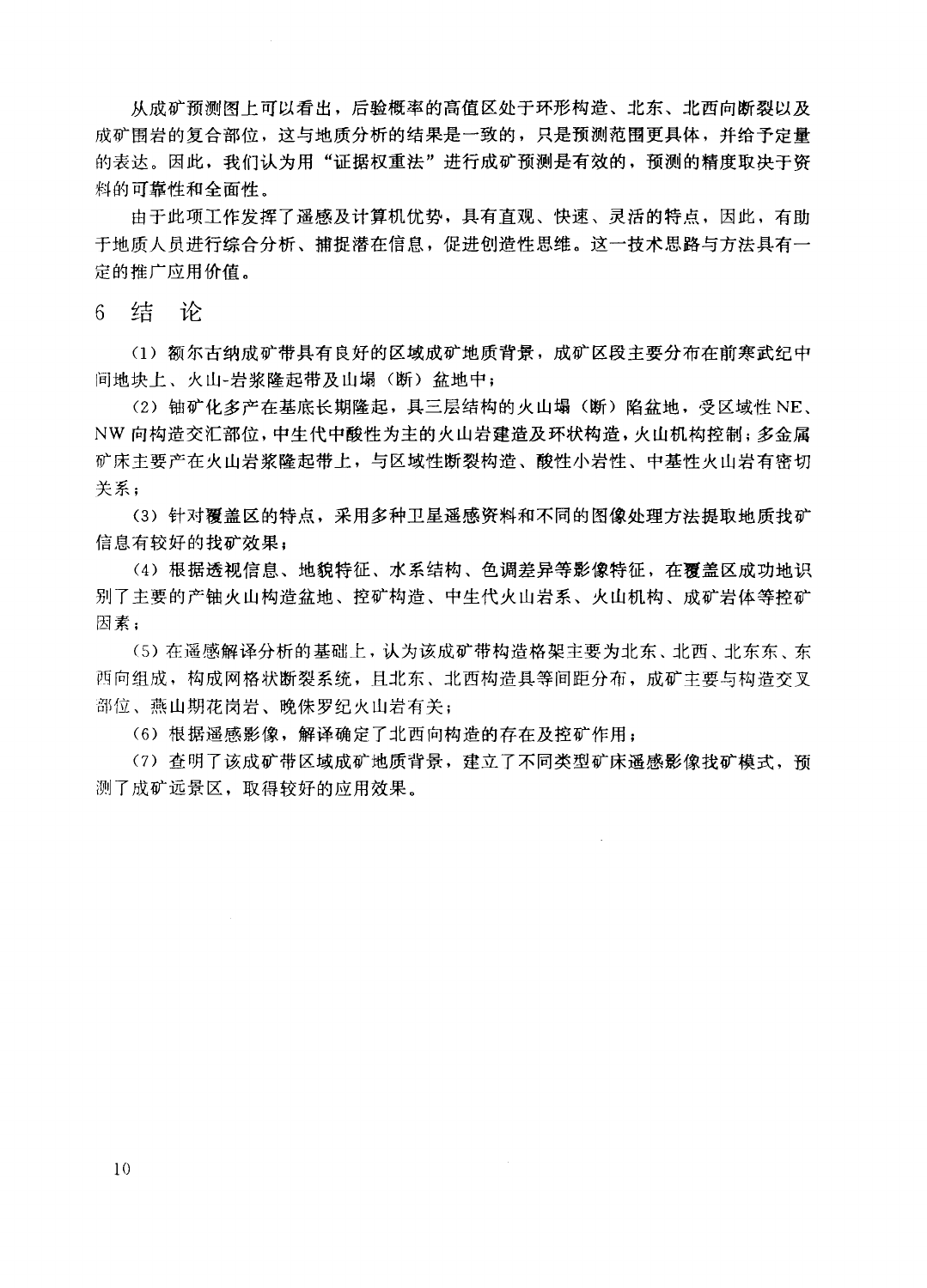## 图书在版编目 (CIP) 数据

 $\bar{\nu}$ 

中国核科技报告 CNIC-01305 BRIUG-0044: 大兴安岭 西坡铀-多金属矿床成矿远景遥感应用研究/罗富生等著. 一北京: 原子能出版社, 1998. 12 ISBN 7-5022-1930-7

Ⅰ. 中… Ⅱ. 罗… Ⅲ. 核技术-研究报告-中国 N. TL-2

中国版本图书馆 CIP 数据核字 (98) 第 34432 号

## 大兴安岭西坡铀-多金属矿床成矿远景遥感应用研究

## 罗富生等著

**C原子能出版社, 1998** 

## 原子能出版社出版发行

## 责任编辑: 孙凤春

社址: 北京市海淀区阜成路 43号 邮政编码: 100037

## 中国核科技报告编辑部排版

核科学技术情报研究所印刷

开本 787×1092 1/16 · 印张 1/2 · 字数 15 千字

1998年12月北京第一版・1998年12月北京第一次印刷

## 定价: 5.00元